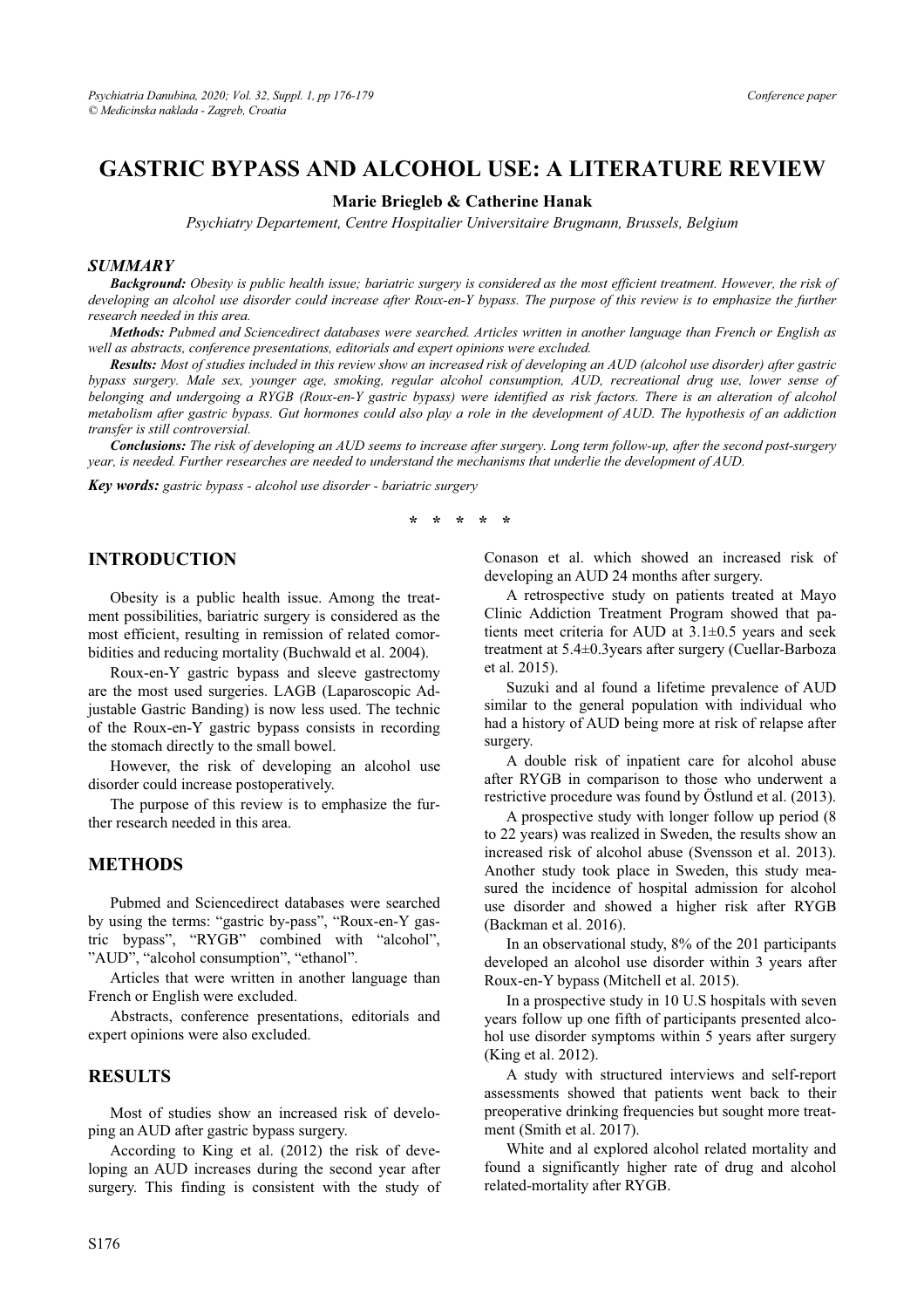According to integrative reviews (Gregorio et al. 2016, Ferrairo et al. 2016) alcohol consumption increases after gastric bypass procedure. In a meta-analysis of ten studies, Azam and al concluded that prevalence of AUD increased 2 years after RYGB.

In contradiction, some studies show decreased alcohol consumption (Lent et al. 2013, De Araujo Burgos et al, 2015, Walther et al. 2018).

A study with 70 patients followed 6-10 years after surgery suggested that most participants did no change their alcohol consumption (Ertelt et al. 2008).

Wee et al. (2014) reported improvement of high risk alcohol behavior which was present at baseline after the surgical procedure.

Experimental studies were made on rats. According to three studies, RYGB seems to increase new ethanol intake, independently from weight loss (Hajnal et al. 2012, Davis et al. 2012, Thanos et al. 2012).

Polston and al made a study on intravenously (IV) administered ethanol. According to this study, RYGB could increase the rewarding effects of alcohol independently of alcohol absorption.

In contradiction with these studies, Davis et al. (2012) showed that in ethanol preferring rats, RYGB reduced alcohol consumption.

**Risk factors**  Some predictors of developing an AUD after surgery were identified: Male sex, younger age, smoking, regular alcohol consumption, former AUD, recreational drug use, lower sense of belonging and undergoing a RYGB (King et al. 2017).

Svensson et al. (2013) (also identify male sex, baseline smoking and baseline alcohol consumption as risk factors.

Male gender, age  $\geq 45$  years, and preoperative BMI <40 kg/m2 were associated with alcohol use postsurgery in a study among a Portuguese population (De Araujo Burgos et al. 2015).

A study was made on a sample of young adults. Binge drinking is more frequent among this population, which is problematic as weight loss surgery increases alcohol sensitivity (Spadola et al. 2015).

In a systematic review of fifty-eight studies, the following factors were associated with alcohol use disorder after gastric by-pass: the type of surgery, a personal or family history of substance use disorder, coping skills/ life stressors, age, male sex and alcohol sensitization after surgery (Kanji et al. 2019).

Binge eating disorder does not seem to be a risk factor (Cardoso et al. , Freire et al. 2020).

### **Role of pharmacokinetics**

There is an alteration of alcohol metabolism after gastric bypass (Woordard et al. 2011, Hagedorn et al. 2017).

Data show higher maximum alcohol concentrations in RYGB patients. Faster and higher blood alcohol concentration (BAC) were found in patients who undergo RYGB (Steffen et al. 2013, King et al. 2017, Ibrahim et al. 2018, Acevedo et al. 2020).

The rate of delivery of oral alcohol blood into the circulation is increased by gastric bypass (Pepino et al. 2015).

After RYGB, the alimentary bolus reaches jejunum faster. As the gastric volume is reduced, alcohol dehydrogenase, which influences first step of alcohol metabolism, is less available (Ferrario et al. 2016). After sleeve gastrectomy, alcohol dehydrogenase is more available and gastric emptying is slower than after RYGB.

This could partly explain why RYGB patients seem more at risk of developing an AUD (Ostlund et al. 2013, Svensson et al. 2013, King et al. 2017).

**Role of gut hormones**  After the surgical procedure, ghrelin system and GLP-1 could play a role by impacting the rewarding effects of alcohol (Hajnal et al. 2012, David et al. 2013).

Circulating levels of ghrelin are reduced after RYGB, which could lead to a lower GHSR (Growth Hormone Secretagogue Receptor) control of VTA DA (Ventral Tegmental Area Dopamine) neuronal firing (Sirohi et al. 2017).

There could be an alteration of genetic expression in the regions of the brain associated with the reward circuit (David et al. 2013, Blackburn et al. 2016)

## **The switch theory**

In 2017, Yoder et al. (2017) conducted a research with semi-structured interviews among eight patients. Participants reported what was classified by the authors as "unresolved psychological issues" managed by eating behaviors such as binge eating. After the surgery participants found a new way to deal with their stress, which can lead to the development of AUD.

However, in contradiction with this hypothesis, development of AUD seems to be dependent of the surgical procedure (King et al. 2017, Svensson et al. 2013) which cannot be explained by an "addiction transfer" theory.

### **DISCUSSION D DISCUSSION**

The studies included in this review present significant variations: their sample size, methodology, followup duration, the definitions of alcohol use disorder as well as the way to measure it.

Most studies provide data for 2-3 years post-surgery. However, AUD seems to develop after this period, which emphasizes the need of more long term studies (Spadola et al. 2016).

About the studies cohorts, male sex seems to be a risk factor, but most studies are made on women so far.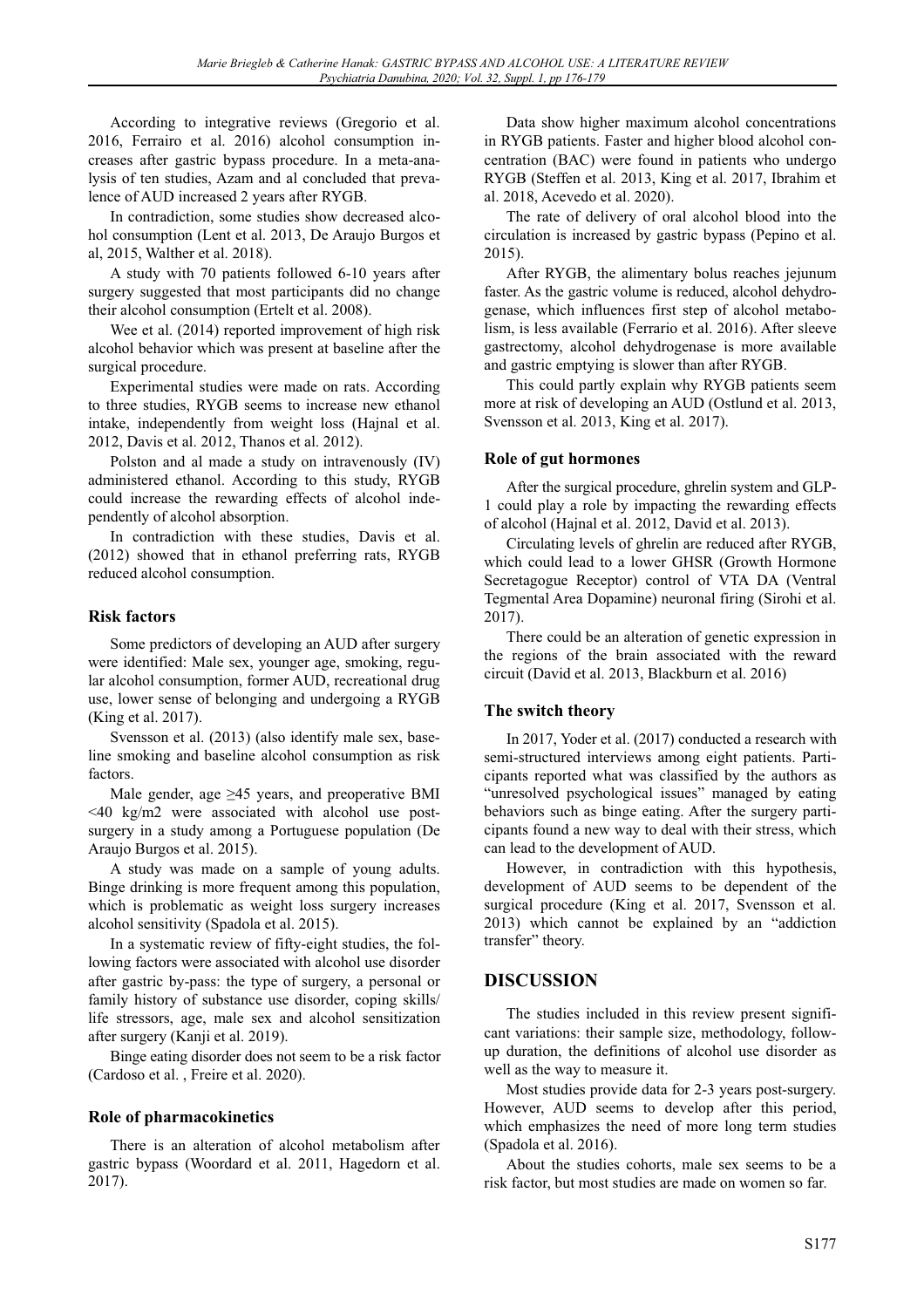The pre-surgery evaluation should screen not only the current alcohol use but also lifetime history of alcohol use (Suzuki et al. 2010), as this could be a risk factor.

Gut hormones seem to play a role in developing AUD post bypass. However, those studies were made on rodents, and it remains unclear if they could be transposed to humans.

A recent review of predictors and mechanisms (Ivezaj et al. 2019) suggests that there could be several mechanisms that lead to the development of AUD postsurgery. Specific surgery factors such as gut peptides and alcohol pharmacokinetics could play a role, but nonspecific factors, such as change in gene expression, need to be explored.

### **CONCLUSIONS CONCLUSIONS**

In summary, the risk of developing an AUD increases after RYGB in most studies. More prospective studies with a long term follow up should be realized, as the alcohol use disorder is often not diagnosed before the second post-operatory year.

Further researches are needed to understand the mechanisms that underlie the development of AUD.

Finally, patients experiencing difficulties with their alcohol consumption after RYGB should be referred to addictology follow-up. The risk of developing an AUD after surgery should be included in the preoperative counselling.

### *Acknowledgements:* None

*Conflict of interest:* None to declare.

### *Contribution of individual authors:*

*Marie Briegleb* wrote the first draft of the manuscript. *Catherine Hanak* reviewed the manuscript.

This publication has been approved by both authors as well by responsible authorities where the work has been carried out. The authors declare that the work described has not been published before and that it is not under consideration for publication anywhere else.

## **References**

- *1. Acevedo MB, Teran-Garcia M, Bucholz KK, Eagon JC, Bartholow BD, Burd NA et al: Alcohol sensitivity in women after undergoing bariatric surgery: a crosssectional study. Surgery for Obesity and Related Diseases 2020; 16:536-544*
- *2. Azam H, Shahrestani S & Phan, K: Alcohol use disorders before and after bariatric surgery: a systematic review and meta-analysis. Annals of Translational Medicine 2018; 6:148*
- *3. Backman O, Stockeld D, Rasmussen F, Näslund E & Marsk R: Alcohol and substance abuse, depression and*

*suicide attempts after Roux-en-Y gastric bypass surgery. British Journal of Surgery 2016; 103:1336-1342* 

- *4. Blackburn AN, Hajnal A & Leggio L: The gut in the brain: the effects of bariatric surgery on alcohol consumption. Addiction Biology 2016; 22:1540-1553*
- *5. Buchwald H, Avidor Y, Braunwald E et al.: Bariatric surgery: a systematic review and meta-analysis. JAMA 2004; 292:1724–1737*
- *6. Conason A, Teixeira J, Hsu C-H, Puma L, Knafo D & Geliebter A: Substance Use Following Bariatric Weight Loss Surgery. JAMA Surgery 2013; 148:145*
- *7. Cuellar-Barboza AB, Frye MA, Grothe K, Prieto ML, Schneekloth TD, Loukianova LL et al: Change in consumption patterns for treatment-seeking patients with alcohol use disorder post-bariatric surgery. Journal of Psychosomatic Research 2015; 78:199-204*
- *8. Davis JF, Schurdak JD, Magrisso IJ, Mul JD, Grayson BE, Pfluger PT et al: Gastric Bypass Surgery Attenuates Ethanol Consumption in Ethanol-Preferring Rats. Biological Psychiatry 2012; 72:354-360*
- *9. Davis JF, Tracy AL, Schurdak JD, Magrisso IJ, Grayson BE, Seeley RJ & Benoit SC: Roux en Y Gastric Bypass Increases Ethanol Intake in the Rat. Obesity Surgery 2013; 23:920-930*
- *10. De Araujo Burgos MGP, Cabral PC, Maio R, Oliveira BMPM, Dias MSO, de Figueiredo Melim DB & Correia MF: Prevalence of Alcohol Abuse Before and After Bariatric Surgery Associated With Nutritional and Lifestyle Factors: A Study Involving a Portuguese Population. Obesity Surgery 2015; 25:1716-1722*
- *11. Ertelt TW, Mitchell JE, Lancaster K, Crosby RD, Steffen KJ & Marino JM: Alcohol abuse and dependence before and after bariatric surgery: a review of the literature and report of a new data set. Surgery for Obesity and Related Diseases 2008; 4:647-650*
- *12. Ferrairo C, Pralong FP, Daeppen J-B, Favre L: Chirurgie bariatrique et risque accru de dépendance à l'alcool. Revue médicale suisse 2016; 12:602-5*
- *13. Freire CC, Zanella MT, Arasaki CH et al.: Binge eating disorder is not predictive of alcohol abuse disorders in long-term follow-up period after Roux-en-Y gastric bypass surgery. Eat Weight Disord 2020; 25:637–642*
- *14. Gregorio VD, Lucchese R, Vera I, Silva GC, Silva A & Moraes RCC: The alcohol consumption is amended after bariatric surgery? an integrative review. ABCD. Arquivos Brasileiros de Cirurgia Digestiva (São Paulo) 2016; 29(suppl 1):111-115*
- *15. Hagedorn JC, Encarnacion B, Brat GA & Morton JM: Does gastric bypass alter alcohol metabolism? Surgery for Obesity and Related Diseases 2007; 3:543-548*
- *16. Hajnal A, Zharikov A, Polston JE, Fields MR, Tomasko J, Rogers AM et al.: Alcohol Reward Is Increased after Roux-en-Y Gastric Bypass in Dietary Obese Rats with Differential Effects following Ghrelin Antagonism. PLoS ONE 2012; 7:e49121*
- *17. Ibrahim N, Alameddine M, Brennan J, Sessine M, Holliday C & Ghaferi AA: New onset alcohol use disorder following bariatric surgery. Surgical Endoscopy 2018; 33:2521-2530*
- *18. Ivezaj V, Benoit SC, Davis J, Engel S, Lloret-Linares C, Mitchell JE et al.: Changes in Alcohol Use after Metabolic and Bariatric Surgery: Predictors and Mechanisms. Current Psychiatry Reports 2019; 21:85*